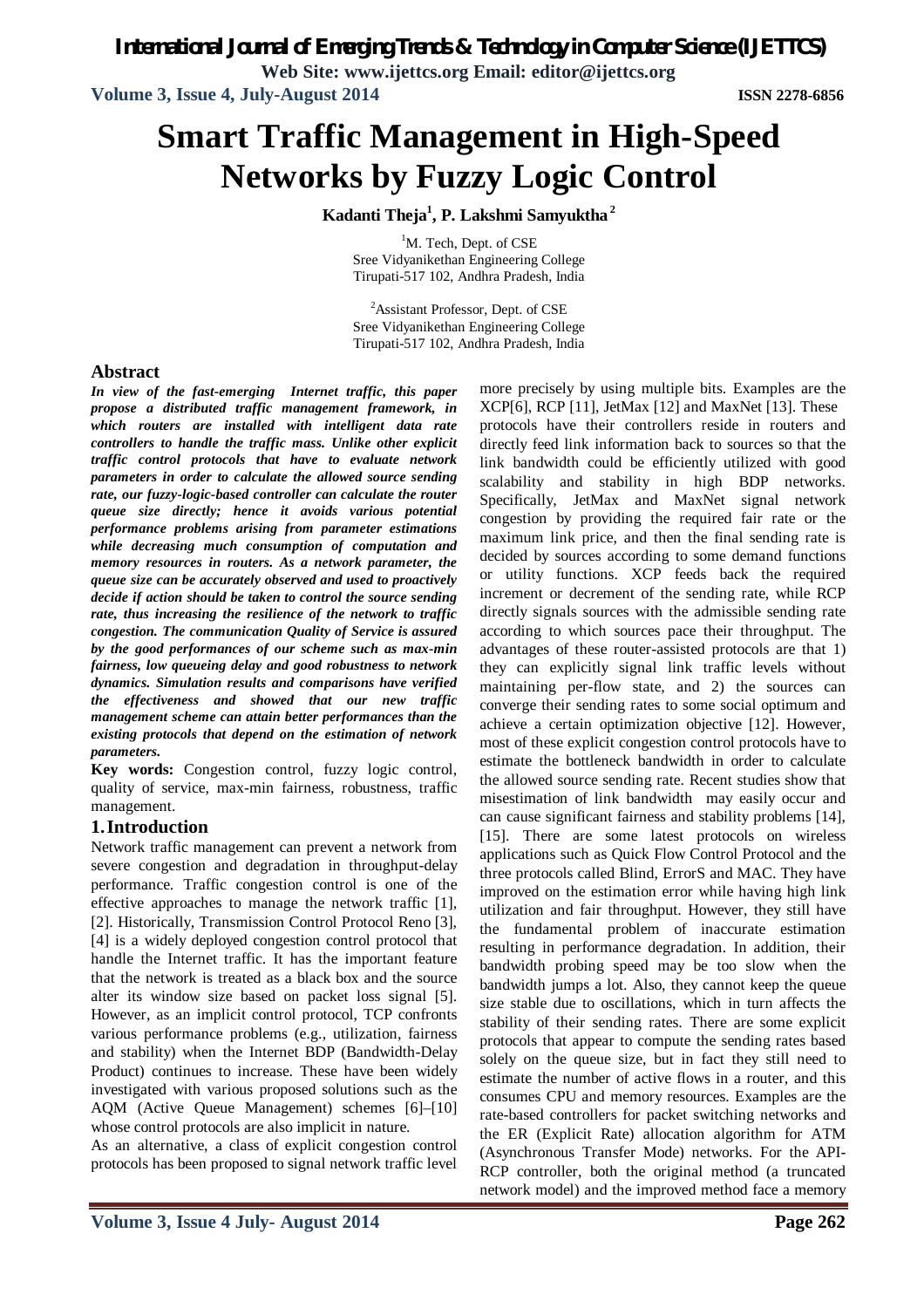### **Volume 3, Issue 4, July-August 2014 ISSN 2278-6856**

problem when dealing with many flows (that numbers in millions) arriving to a core router every hour. In some other controllers, the TBO (Target Buffer Occupancy) is designed to be as high as 3 times of the BDP, which can cause large queueing delay and thus degrading network performance, and this becomes even worse in the highspeed networks. Historically, the ER allocation algorithms in ATM networks also share the same problems because they need to evaluate the link bandwidth and/or the numbers of active VCs (Virtual Circuits). Some others adjust the source sending rates in binary-feedback switches or explicit feedback switches according to a few queue thresholds, which may cause unfairness as well as high cell loss rate [2]. Fuzzy Logic Control [16] has been considered for Intelligence Control. It is a methodology used to design robust systems that can contend with the common adverse synthesizing factors such as system nonlinearity, parameter uncertainty, measurement and modeling imprecision. Fuzzy logic theory gives a convenient controller design approach based on expert knowledge which is close to human decision making, and readily helps engineers to model a complicated non-linear system. Fuzzy logic control has been applied in industrial process control and showed extraordinary and mature control performance in accuracy, transient response, robustness and stability.

Fuzzy Logic Control has found its applications to network congestion control since 1990. In early stage, it was used to do rate control in Asynchronous Transfer Mode network to guarantee the QoS. These control algorithms are explicit in nature, and they depend on absolute queue length (the maximum buffer size) instead of the TBO to adjust the allowed sending rate. Nevertheless, these early designs have various shortcomings including cell loss (even though cell loss is used as a congestion signal to compute the rate factor), queue size fluctuations, poor network latency, stability and low utilization. Later, Fuzzy Logic Control was used in Random Early Detection algorithm in TCP/IP network to reduce packet loss rate and improve utilization. However, they are still providing implicit or imprecise congestion signaling, and therefore can-not overcome the throughput fluctuations and conservative behavior of TCP sources. Specifically, the objectives of this paper are: 1) to design a new rate-based explicit congestion controller based on FLC to avoid estimating link parameters such as link bandwidth, the number of flows, packet loss and network latency, while remaining stable and robust to network dynamics (Hence, we make this controller "intelligent"); 2) to provide maxmin fairness to achieve an effective bandwidth allocation and utilization; 3) to generate relatively smooth source throughput, maintain a reasonable network delay and achieve stable jitter performance by controlling the queue size; 4) to demonstrate our controller has a better QoS performance through case study. To achieve the above objectives, our new scheme pays attention to the following methodologies as well as the merits of the existing protocols. Firstly, in order to keep the implementation simple, like TCP, the new controller treats the network as a black box in the sense that queue size is the only parameter it relies on to adjust the source sending rate. The adoption of queue size as the unique congestion signal is inspired by the design experience of some previous AQM controllers (e.g., RED and API-RCP) in that queue size can be accurately measured and is able to effectively signal the onset of network congestion. Secondly, the controller retains the merits of the existing rate controllers such as XCP and RCP by providing explicit multi-bit congestion information without having to keep per-flow state information. Thirdly, we rely on the fuzzy logic theory to design our controller to form a traffic management procedure. Finally, we will employ OPNET modeler to verify the effectiveness and superiority of our scheme. The contributions of our work lie in: 1) fuzzy logic theory is used to design an explicit rate-based traffic management scheme for the high-speed IP networks; 2) the application of such a fuzzy logic controller using less performance parameters while providing better performances than the existing explicit traffic control protocols; 3) the design of a Fuzzy Smoother mechanism that can generate relatively smooth flow throughput; 4) the capability of our algorithm to provide max-min fairness even under large network dynamics that usually render many existing controller unstable. For the remainder of the paper, the following notations and symbols pertain.

- A Edge value of MFs (Membership Functions) of e (t)
	- , beyond which the MFs of e (t) saturate
- B Buffer capacity
- c (t) Service rate (output link capacity) of a router
- C Edge value of MFs of  $g(e(t))$ , beyond which
- the MFs of  $g(e(t))$  saturate
- D Outermost edge value of MFs of u (t)
- e (t) Queue error which is one input of the IntelRate controller
- $g(e(t))$  Integration of e (t) which is the other input of the IntelRate controller
- mMultiple of TBO to design the width limit for the MFs of input  $e(t)$  and  $g(e(t))$
- N Number of LVs (Linguistic Values)
- q0 TBO of a router
- q (t) IQSize (Instantaneous Queue Size) of a router
- u (t) The controller crisp output for each flow
- u'(t) Current source sending rate
- v (t) Aggregate uncontrolled incoming traffic rate to a router
- y (t) Aggregate controlled incoming traffic rate
- to a router (also aggregate controller output)
- μPj Input fuzzy set of the IntelRate controller
- μUj Output fuzzy set of the IntelRate controller
- τfi1 Time delay of a packet from source I to a router
- τfi2 Time delay of a packet from a router to its destination i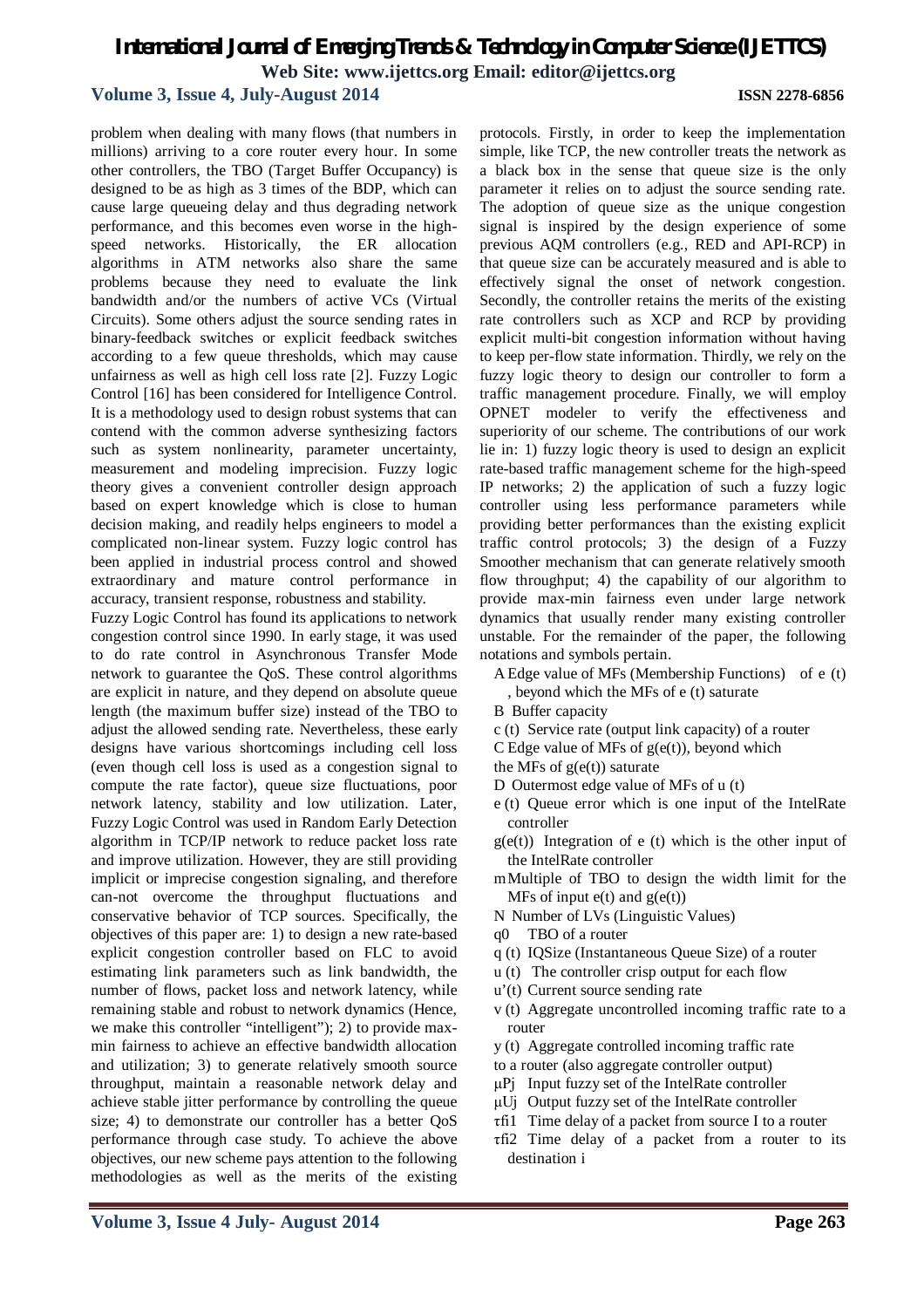# *International Journal of Emerging Trends & Technology in Computer Science (IJETTCS)* **Web Site: www.ijettcs.org Email: editor@ijettcs.org Volume 3, Issue 4, July-August 2014 ISSN 2278-6856**

τbi Feedback delay of a packet from destination I back to source i

τpi RTPD (Round Trip Propagation Delay)

τi RTT (Round Trip Time)

### **2.Traffic Management Principle and Modeling**

We consider a backbone network interconnected by a number of geographically distributed routers, in which hosts are attached to the access routers which cooperate with the core routers to enable end-to-end communications. Congestion occurs when many flows traverse a router and cause its IQSize (Instantaneous Queue Size) to exceed the buffer capacity, thus making it a bottleneck in the Internet. Since any router may become bottleneck along an end-to-end data path, we would like each router to be able to manage its traffic. Below is the general operation principle of our new traffic management/control algorithm. Inside each router, our distributed traffic controller acts as a data rate regulator by measuring and monitoring the IQSize. As per its application, every host (source) requests a sending rate it desires by depositing a value into a dedicated field Req\_rate inside the packet header. This field can be updated by any router en route. Specifically, each router along the data path will compute an allowed source transmission rate according to the IQSize and then compare it with the rate already recorded in Req\_rate field. If the former is smaller than the latter, the Req\_rate field in the packet header will be updated; otherwise it remains unchanged. After the packet arrives at the destination, the value of the Req\_rate field reflects the allowed data rate from the most congested router along the path if the value is not more than the desired rate of the source. The receiver then sends this value back to the source via an ACK (ACKnowledgment) packet, and the source would update its current sending rate accordingly. If no router modifies Req rate field, it means that all routers en route allow the source to send its data with the requested desired rate. In order to implement our new controller in each router, we model a typical AQM router in Figure 1 with M sources sending their Internet traffic to their respective destinations. For  $i = 1, 2, ..., M$ ,  $u_{i}(t)$ is the current sending rate of source i;  $u_i(t)$  is the sending rate of source i determined by the routers along the endto-end path; y(t) is the incoming aggregate controlled flow rate; v(t) is the incoming aggregate uncontrolled flow rate, and c(t) is the link bandwidth (measured in bps). For a particular source-destination pair i,  $\tau_{\text{fil}}$  is the time delay of a packet from source i to the router, and  $\tau_{\text{fi2}}$ is the time delay of the packet of source i from the router to the destination i, while  $\tau_{bi}$  is the feedback delay from destination i back to source i. Obviously,  $\tau_{pi} = \tau_{fi1} + \tau_{fi2} +$  $\tau_{bi}$  is the RTPD (Round Trip Propagation Delay). Considering other delays en route (e.g., queueing delay), source i may update its current rate u<sup>-(t)</sup> according to the  $u_i(t)$  when the ACK packet arrives after one RTT (Round

Trip Time)  $\tau_i$ . Considering the possible dynamics of both incoming traffic and link bandwidth in the router in Figure 1, we model the bottleneck link with a queue in which both the controlled arrival rate y(t) and the service rate  $c(t)$  may vary with respect to time. Let  $q(t)$  be the router IQSize. The variations in  $y(t)$  and/or  $c(t)$  can cause changes in the queue size of a router, as expressed in the following differential equation.

> $q(t) = y(t) + v(t) - c(t) q(t) > 0$  $[y (t) + v (t) - c (t)] + q (t) = 0$

where  $[x]^{+} = max(0, x)$ .



**Figure 1:** System model of an AQM router

#### **3.The Intel Rate Controller Design**

Figure 2 depicts the components of our fuzzy logic traffic controller for controlling traffic in the network system defined in Figure 1. Called the IntelRate, it is a TISO (Two-Input Single- Output) controller. The TBO (Target Buffer Occupancy)  $q0 > 0$  is the queue size level we aim to achieve upon congestion. The queue deviation  $e(t) = q0$ −q(t) is one of the two inputs of the controller.



**Figure 2:** The IntelRate closed-loop control system In order to remove the steady state error, we choose the integration of  $e(t)$  as the other input of the controller, i.e. g (e (t)) =∫ e (t) dt. The aggregate output is y (t) = ui (t – τi). Under heavy traffic situations, the IntelRate controller would compute an allowed sending rate ui(t) for flow i according to the current IQSize so that  $q(t)$  can be stabilized around q0. In our design, IQSize q(t) is the only parameter each router needs to measure in order to complete the closed-loop control. FLC is a non-linear mapping of inputs into outputs, which consists of four steps, i.e., rule base building, fuzzification, inference and defuzzification. The concepts of fuzzy set and logic of FLC were introduced in 1965 by Zadeh, and it was basically extended from two-valued logic to the continuous interval by adding the intermediate values between absolute TRUE and FALSE. Interested readers are referred to some standard tutorials/texts like for the details of the fuzzy logic theory. In the sequel, we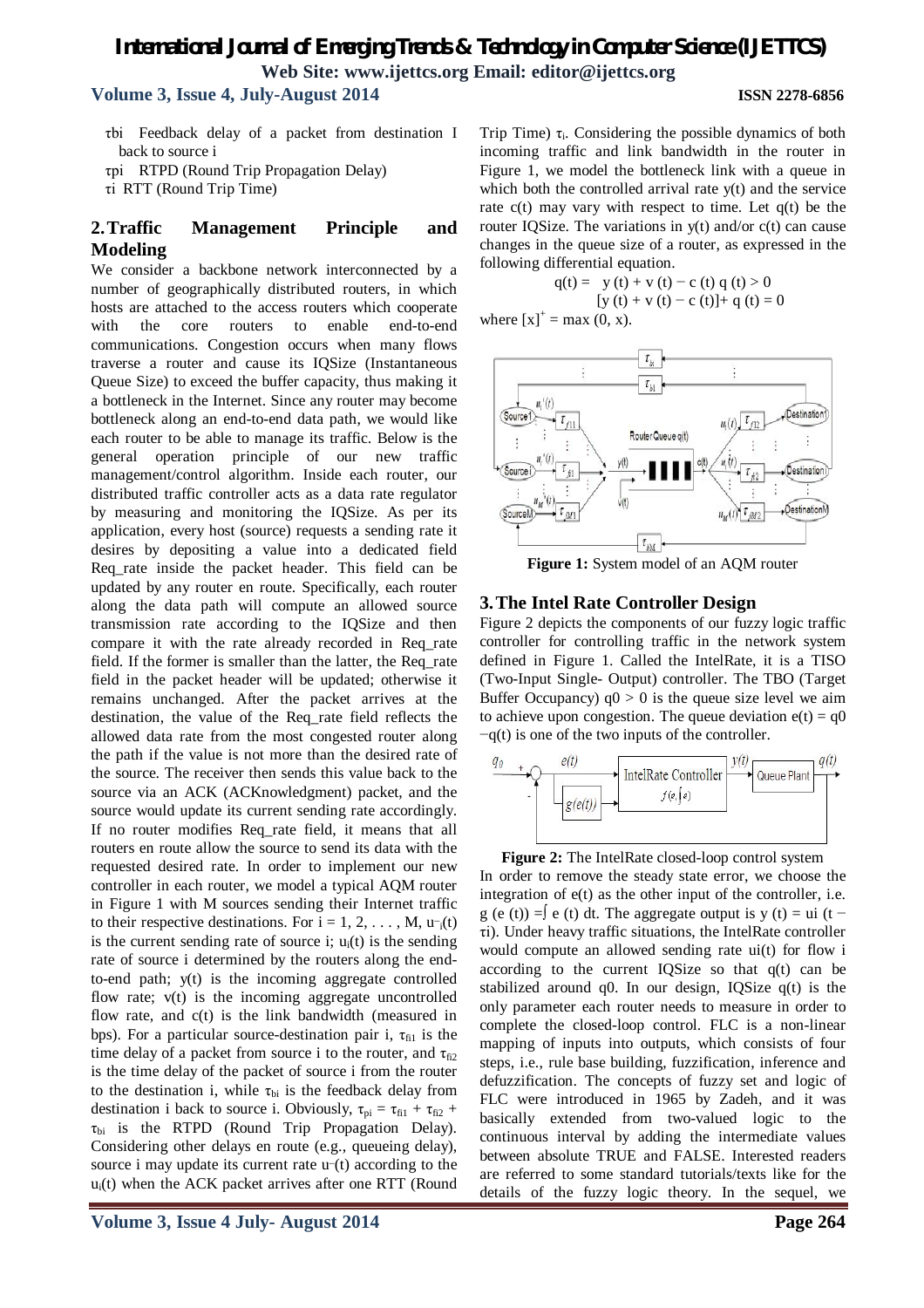**Volume 3, Issue 4, July-August 2014 ISSN 2278-6856**

formulate our new con-troller by following those four steps along with designing the fuzzy linguistic descriptions and the membership functions.

#### **3.1 Linguistic Description and Rule Base**

We define the crisp inputs  $e(t)$ ,  $g(e(t))$  and output  $u(t)$ with the linguistic variables  $_e$  (t),  $_g$  (e (t)) and  $_u$  (t), respectively. There are  $N(N = 1, 2, 3, ...)$  LVs (Linguistic Values) assigned to each of these linguistic variables. Specifically, we let  $P_i = \{P_i^j : j = 1, 2, ..., N\}$ be the input LVs with  $i = 1$  for  $e_-(t)$  and  $i = 2$  for  $g_-(e)$ (t)), and let  $U = \{U^j : j = 1, 2, ..., N\}$  for  $\mu$  (t). For example, when  $N = 9$ , we can assign the following values or both the inputs  $e(t)$  and  $g(e(t))$ .  $P_i^1 = \text{``Negative Very}$ Large (NV),"  $P_i^2$ = "Negative Large (NL),"  $P_i^3$ = "Negative Medium (NM),"  $P_i^4$ = "Negative Small (NS),"  $P_i^5$ = "Zero (ZR),"  $P_i^6$ = "Positive Small (PS),"  $P_i^7$ = "Positive Medium (PM),"  $P_i^8$ = "Positive Large (PL)," and  $P_i^9$  = "Positive Very Large  $(PV)$ ,"  $i = 1, 2$ . Similarly, we can designate the output when  $N = 9$  with the following linguistic values. U <sup>1</sup> = "Zero (ZR),"  $U^2$  = "Extremely Small (ES),"  $U^3$  = "Very Small (VS),"  $U^4 =$ "Small (SM),"  $U^5 =$ "Medium (MD)," U<sup>6</sup> = "Big (BG)," U<sup>7</sup> = "Very Big (VB)," U<sup>8</sup> = "Extremely Big (EB)," and  $U^9$  = "Maximum (MX)." Table I illustrates the controller rule base using  $N = 9$ . The rule base is the set of linguistic rules used to map the inputs to the output using the "If.  $\ldots$  Then.  $\ldots$  " format, e.g. "If  $e(t)$ is ZR (Zero) and  $g(e(t))$  is PS (Positive Small), Then  $u(t)$ is BG (Big)." In the following sections, we refer to a rule in this able by the notation  $(P_1^j, P_2^k, U^1)$ , where j, k, l = 1, 2, . . .,N, e.g.( $P_1^5$ , $P_2^2$ , $U^2$ )= (ZR,NL,ES).

#### **3.2 Membership Function, Fuzzification and Reference**

Our IntelRate controller employs the isosceles triangular and trapezoid-like functions as its MFs (Membership Func-tions).Figure 3 describes the MFs used to determine the certainty of a crisp input or output. We let  $P_1$  be the UoD<sup>1</sup> for the input  $p_1 = e(t)$ , and  $P_2$  be the UoD for the input  $p_2 = g(e(t))$ . The value of MFs (i.e., the certainty degree) for crisp inputs  $p_i(i = 1, 2)$  is designated by  $\mu_{Pi}$ (pi). Similarly, we let

**TABLE I** RULE TABLE FOR INTELRATE CONTROLLER(9 LVS)

| Allowed<br>Throughput $u(t)$<br>NV |           | e(t)      |           |           |           |           |           |           |           |           |
|------------------------------------|-----------|-----------|-----------|-----------|-----------|-----------|-----------|-----------|-----------|-----------|
|                                    |           | NV        | NL        | NM        | <b>NS</b> | ZR        | PS        | PM        | PL        | PV        |
|                                    |           | ZR        | ZR        | ZR        | ZR        | ZR        | ES        | VS        | <b>SM</b> | MD        |
|                                    | NL        | ZR        | ZR        | ZR        | <b>ZR</b> | ES        | VS        | <b>SM</b> | MD        | BG        |
|                                    | NΜ        | ZR.       | ZR        | ZR        | ES        | VS        | <b>SM</b> | MD        | <b>BG</b> | <b>VB</b> |
|                                    | <b>NS</b> | ZR        | ZR        | <b>ES</b> | VS        | <b>SM</b> | MD        | BG        | <b>VB</b> | EB        |
| g(e(t))                            | ZR        | ZR        | ES        | VS        | <b>SM</b> | MD        | <b>BG</b> | <b>VB</b> | EB        | MX        |
|                                    | PS        | ES        | VS        | <b>SM</b> | MD        | BG        | VB        | EB        | MX        | MX        |
|                                    | PM        | VS        | <b>SM</b> | MD        | ΒG        | VB        | EB        | MX        | MX        | MX        |
|                                    | PL        | <b>SM</b> | MD        | <b>BG</b> | VB        | EB        | MX        | MX        | MX        | MX        |
|                                    | pv        | MD        | <b>BG</b> | <b>VB</b> | EB        | МX        | МX        | <b>MX</b> | MX        | MX        |

Z be the UoD of the output  $z = u(t)$ , and the certainty degree of the crisp output z is designated by  $\mu_{U}$ j (z). The above  $\mu_P$  j (p<sub>i</sub>) or  $\mu_U$ j (z) is obtained by the "Singleton Fuzzification" <sup>i</sup> method [36]. Thus the input and output fuzzy sets can be defined with  $P_i^j = \{(pi, \mu Pj (pi) : pi \square Pi$ )},  $i = 1, 2$  and ,  $Uj = \{(z, \mu Uj(z) \} : z \in \mathbb{Z}\}, j = 1, 2, ...$ .,N, respectively. To determine how much a rule is certain to a current situation, our controller applies the Zadeh AND logic to perform the inference mechanism, e.g. for crisp inputs p1 and p2, the final certainty (also referred to as the firing level) of a rule is computed with  $\mu_{P1}^m n_{P2}^m =$ min  $\mu_{P1}^{m}(p_1)$ ,  $\mu_{P2}^{m}(p_2)$ :  $p[i] \square P_i$  i = 1, 2 and m, n = 1, 2, . . .,N, where min is the minimum operation in the Zadeh AND logic. While Figure 3 is used to illustrate the design of a general FS, the designated values actually come from an example of  $N = 9$  LVs with the absolute values of both the upper and lower limits of  $g(e(t))$  set to mq0. Since e(t) is bounded by the physical size of a queue, we have the boundaries according to the limits  $q0-B \le e(t) \le q0$ . The vertical dashed lines in Figure 4 denote those boundaries of inputs or output. Accordingly, the dashed box in Table I contains the rules that the IntelRate controller operates on. There are three LVs that e(t) can take (i.e., "NS," "ZR" and "PS") compared with the nine values (from NV to PV covering all the LVs) for  $g(e(t))$ . As shown, nine different LVs (from ZR to MX) are used to give a gradual change in the output u(t) for each combination of  $e(t)$  and  $g(e(t))$ .

#### **3.3 Defuzzification**

For the defuzzification algorithm, the Intel Rate controller applies the COG (Center of Gravity) method to obtain the crisp output with the equation u (t) =  $(\Sigma_{j=1}^k)$ cjSj) /  $(\sum_{j=1}^{k} S_j)$ , where k is the number of rules; cj is the bottom centroid of a triangular in the output MFs, and Sj is the area of a triangle with its top chopped off as per  $\mu_{P1}^{m}$  only discussed above. Since each parameter in the crisp input pair (p1, p2) can take on two different values in the IntelRate controller, we have altogether  $k = 4$  rules for defuzzification each time.



#### **3.4 The Control Procedure**

Figure 4 shows the new field in the packet congestion header that we need to support our controller algorithm for the operation principle mentioned in Section 2. As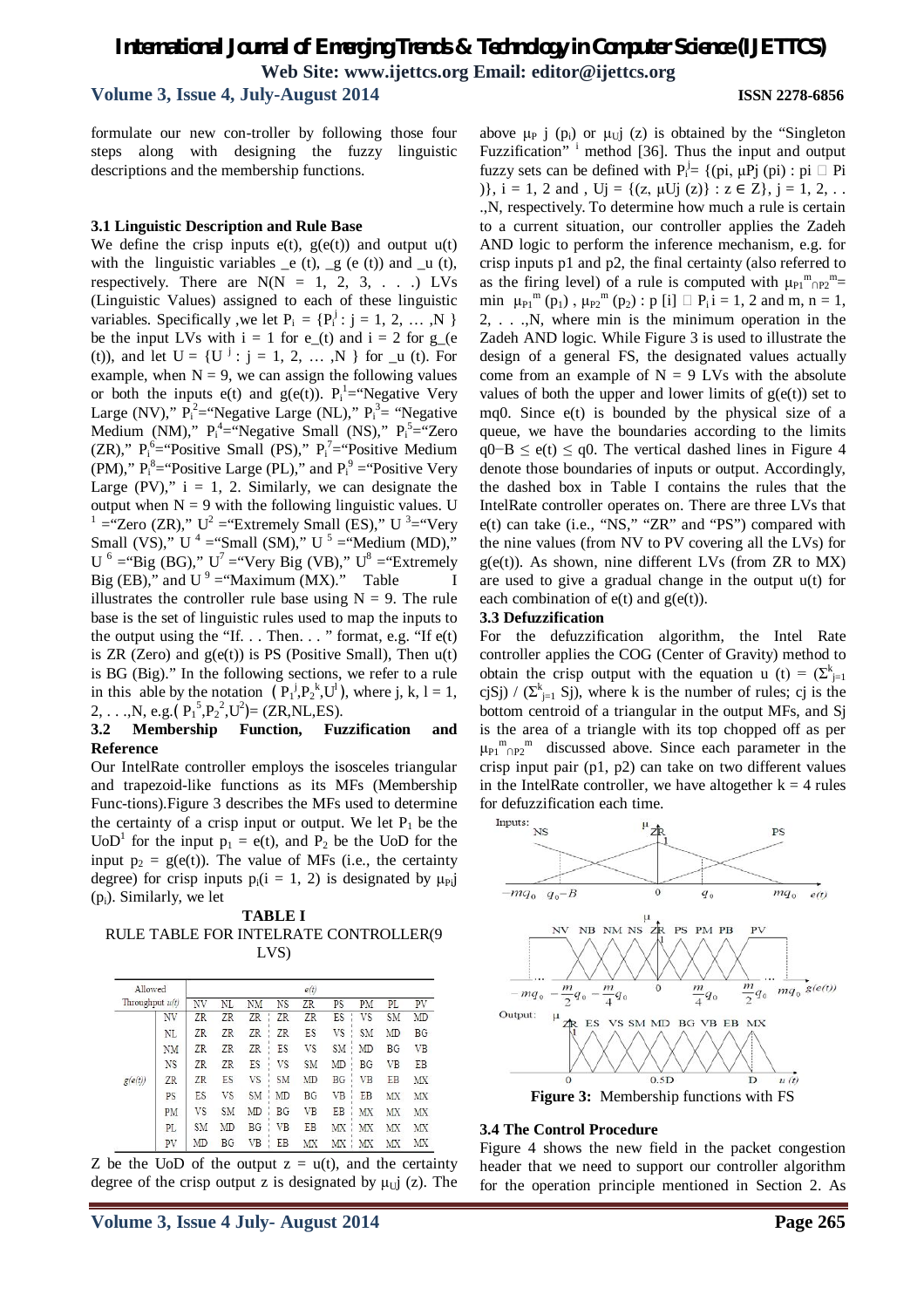# **Volume 3, Issue 4, July-August 2014 ISSN 2278-6856**

discussed, we need to include in the congestion header a new field called req\_rate to carry the desired sending rate from the source and which will be continuously updated by the allowed sending rate when the packet passes each router.



**Figure 4:** Congestion header

Below is the traffic-handling procedure of the IntelRate controller in a router.

- (1) Upon the arrival of a packet, the router take Req\_rate from the congestion header of the packet.
- (2) Sample IQSize  $q(t)$  and update  $e(t)$  and  $g(e(t))$ .
- (3) Calculate the output u(t) and compare it with Req rate.
- (3a) If  $u(t) <$  Req\_rate, it means that the link does not have enough bandwidth to accommodate the requested amount of sending rate. The Req\_rate field in the congestion header is then updated by  $u(t)$ .
- (3b) Otherwise the Req\_rate field remains unchanged.
- (4) If an operation cycle d is over, update the crisp output u(t) and the output edge value of D.

Note that this procedure actually allows the router to perform the max-min fairness in that the greedy flows are always restricted to u(t) by a router under heavy traffic conditions while those small flows whose desired sending rate are smaller than u(t) along their data path have no such a restriction. As mentioned in the operation principle (Section 2), when the packet arrives at the destination, the receiver extracts Req\_rate from the header and records it into the ACK packet before sending it back to the source.

# **4.Explicit Congestion Notification**

In current TCP/IP networks, TCP relies on packet drops as the indication of congestion. The TCP source detects dropped packets either from the receipt of three duplicate acknowledgements (ACKs) or after the timeout of a retransmit timer, and responds to a dropped packet by reducing the congestion window. the role of the router in generating ECN messages. ECN messages could be generated either by an IP router or by a boundary router for an ATM network that carries TCP/IP traffic. The advantages of ECN include a reduction in packet drops and packet delay for low-bandwidth delay-sensitive TCP traffic and a prompt notification to end nodes of network congestion. A main advantage of ECN mechanisms is in avoiding unnecessary packet drops, and therefore avoiding unnecessary delay for packets from lowbandwidth delay sensitive TCP connections.

#### **5.Performance Evaluation**

The single bottleneck network in Figure 5 is used to

investigate the controller behaviour of the most congested router. We choose Router 1 as the only bottleneck in the network, whereas Router 2 is configured to have sufficiently high service rate and big buffer B so that congestion never happens there. The numbers in Figure 5 are the IDs of the subnets/groups attached to each router. Their configuration is summarized in Table II, in which there are  $M = 11$  subnet pairs, which form the sourcedestination data flows in the network, and they run various Internet applications such as the long-lived ftp, short-lived http, or the unresponsive UDP-like flows. Since the link bandwidth we want to simulate have a magnitude of Giga bits per second, we need to use 20 flows in each subnet to generate enough traffic to produce congestion. All flows within each group have the same RTPD and behaviour, but different from the flows of other groups. The RTPD includes the forward path propagation delay and the feedback propagation delay, but does not include the queueing delay, which may vary according to our settings of TBO size in the experiments. The reverse traffic is generated by the destinations when they piggyback the ACK information back to the sources.



**Figure 5:** Simulation network

| <b>TABLE II</b>                |
|--------------------------------|
| <b>SOURCES CHARACTERISTICS</b> |

| Subnet ID        | Source ID | Flow NO.         | RTPD(ms) |  |
|------------------|-----------|------------------|----------|--|
| ftp group 1      | $1 - 20$  | ftp 1-20         | 80       |  |
| ftp group 2      | $21 - 40$ | ftp 21-40        | 120      |  |
| ftp group 3      | $41 - 60$ | ftp 41-60        | 160      |  |
| ftp group 4      | $61 - 80$ | ftp 61-80        | 200      |  |
| ftp group 5      | 81-100    | ftp 81-100       | 240      |  |
| http group 1     | 101-120   | http 1-20        | 80       |  |
| http group 2     | 120-140   | http 21-40       | 120      |  |
| http group 3     | 141-160   | http 41-60       | 160      |  |
| http group 4     | 161-180   | http 61-80       | 200      |  |
| http group 5     | 181-200   | http 81-100      | 240      |  |
| uncontrolled ftp | 201       | UDP <sub>1</sub> | 160      |  |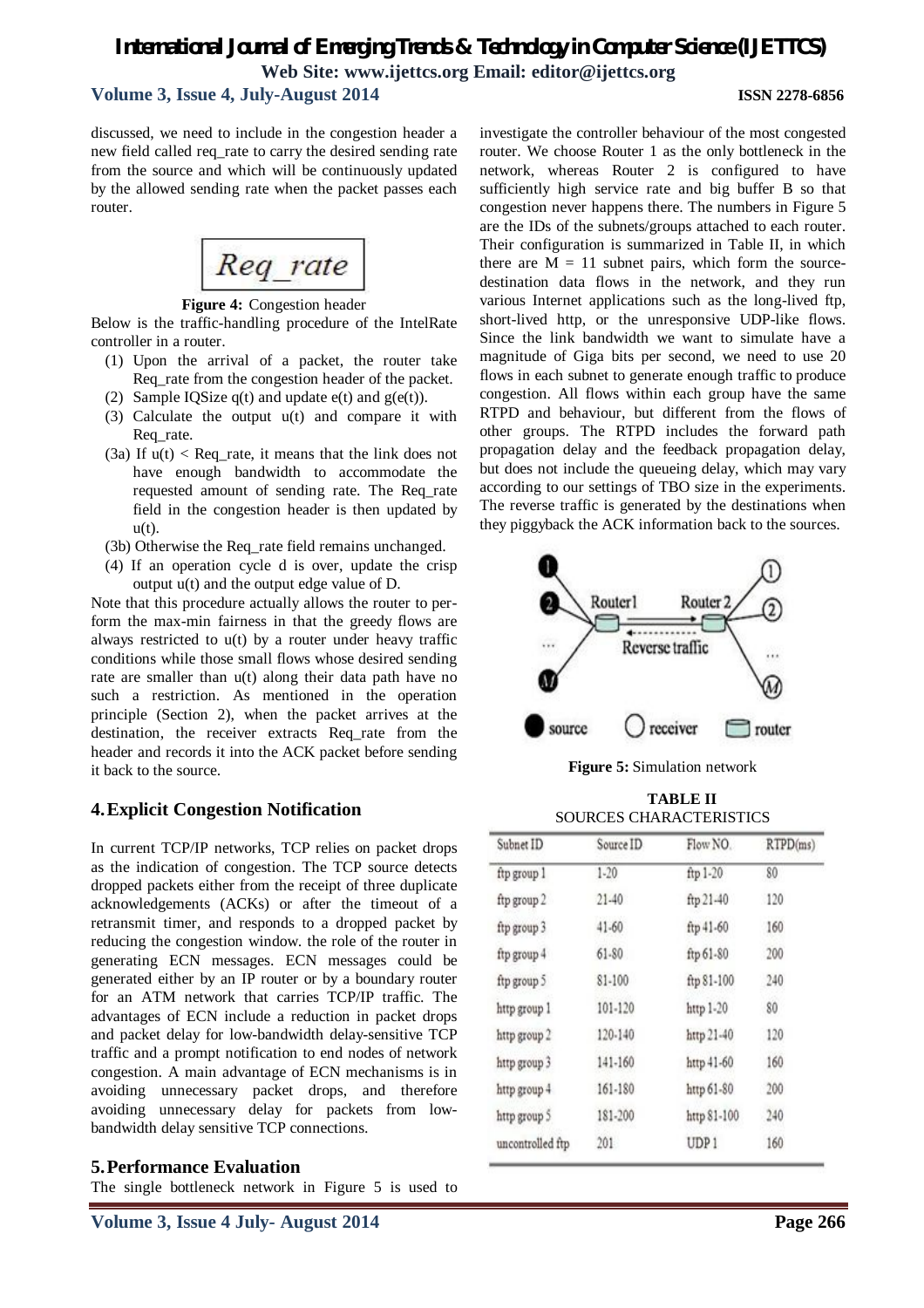**Volume 3, Issue 4, July-August 2014 ISSN 2278-6856**



Time(Seconds) **Figure 8(a):** Source throughput dynamics under traffic change



**Figure 8(b):** IQSize dynamics under traffic change



**Figure 9(b):** IQ Size dynamics



**Figure 10(a):** IQSize under different TBOs



**Figure 10(b):** Queueing delay under different TBOs



**Figure 11:** Flow throughput dynamics



**Figure 12:** Link utilization